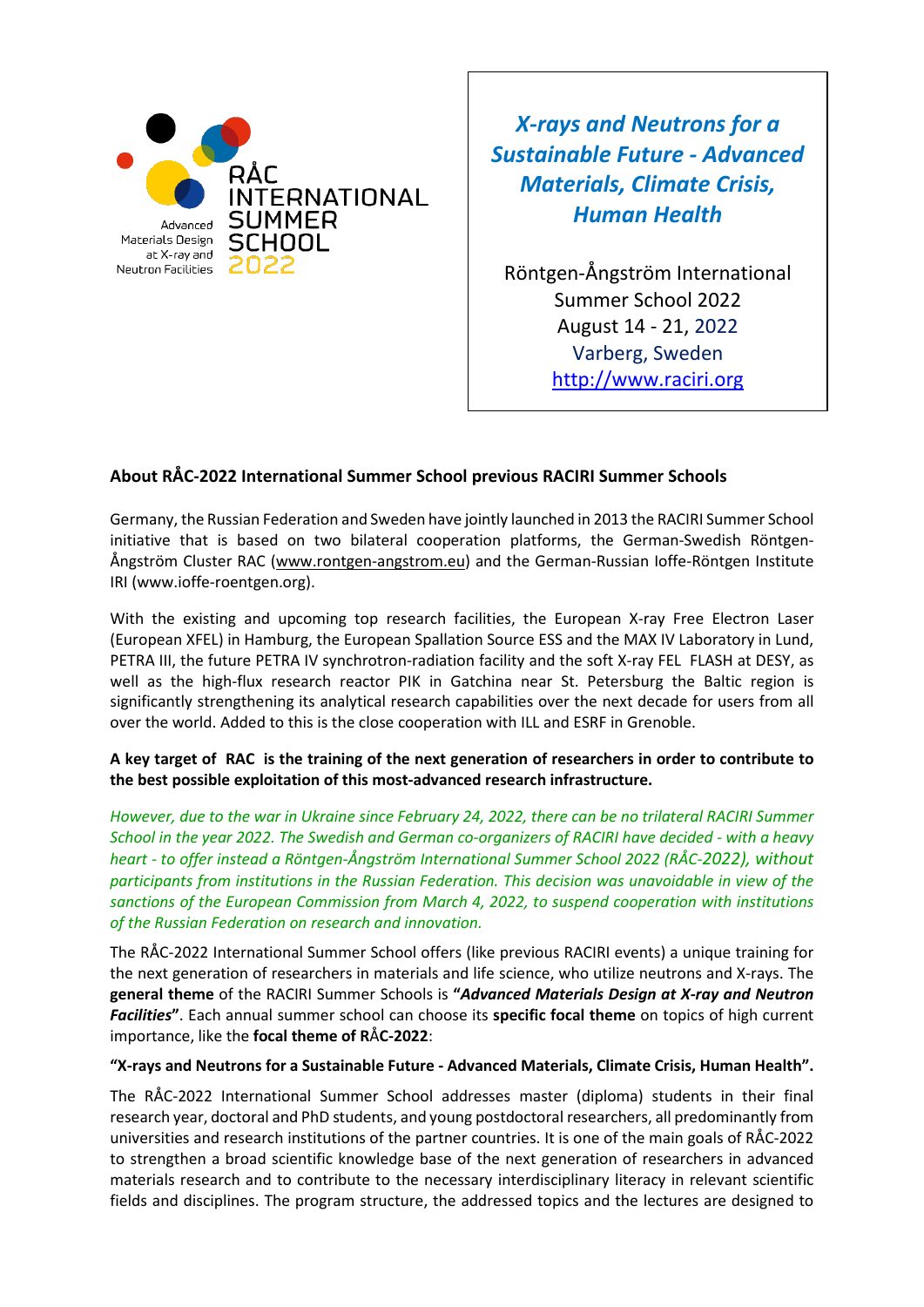improve a fundamental understanding rather than just focus on plain experimental methods and techniques. In addition, the summer school emphasizes a stimulating learning environment with sufficient time for social and cultural activities among the participants. Internationally renowned scientists and experts from the relevant fields will be invited as lecturers and tutors. Poster Sessions and a Science Slam are part of each RACIRI Summer School. At the end of each lecture day, the students are offered Tutorials, where they can meet and discuss with each lecturer of the day separately in a relaxed atmosphere. These program parts stimulate the interaction and a close dialogue between the generations.

## **Participation and how to apply**

In general, admission to the RÅC-2022 International Summer School is based on national calls in the partner countries Sweden and Germany, and will be granted through a nomination procedure based on scientific excellence. Each country will organize autonomously call and the nomination procedure and may engage for that purpose national research committees to rely on their experiences, networks and best practice mechanisms in advertising the RÅC-2022 International Summer School and in nominating young researchers.

**The nominated young researchers will receive all necessary funding for accommodation and full board.**